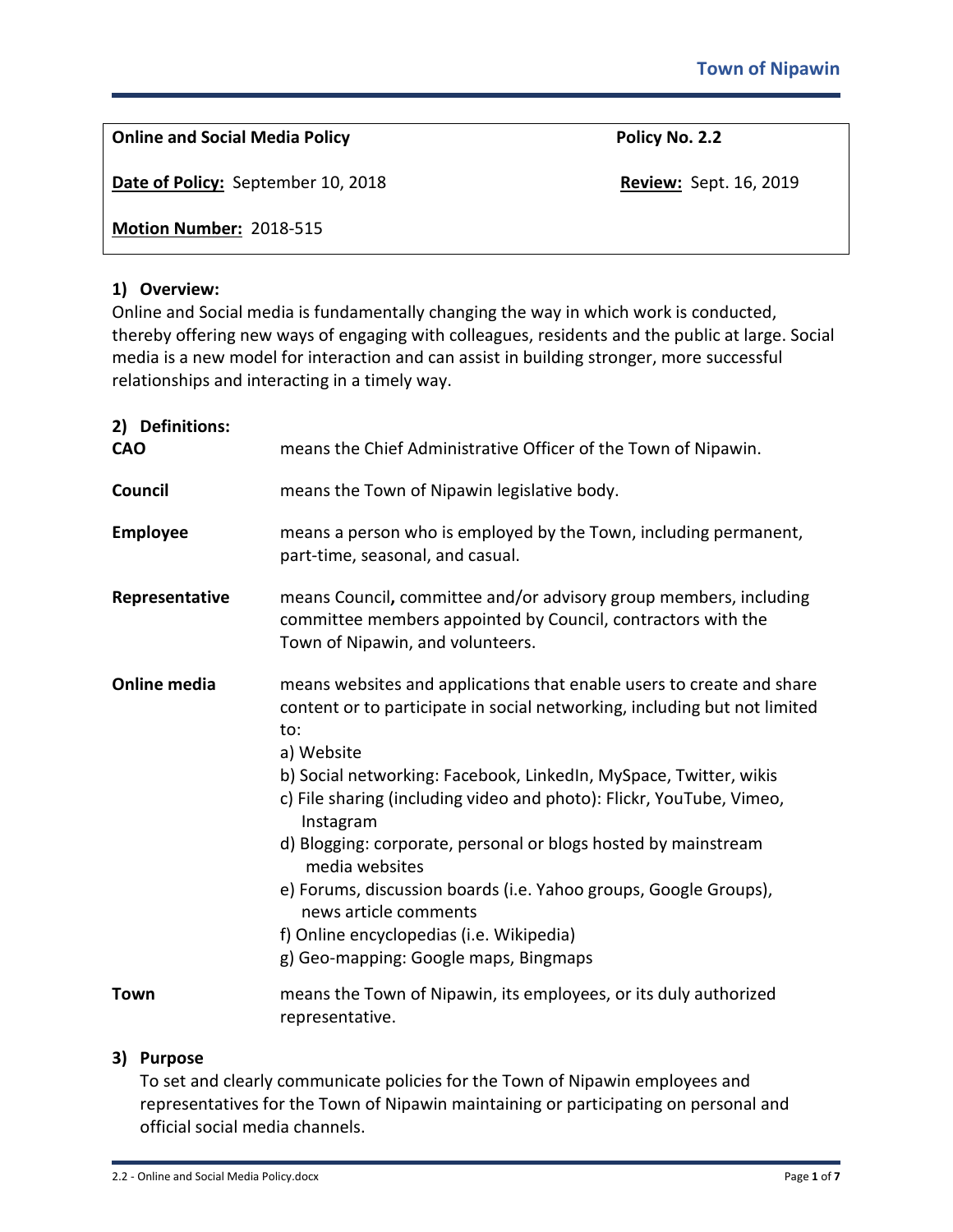a) The purpose of this policy is to:

(1) Ensure that the use of social media platforms do not breach confidentiality, compromise public safety or discredit the character and integrity of the Town, citizens, employees, Council, or representatives;

(2) Establish guidelines for the Town's usage and work with Social media;

(3) Ensure that communications on behalf of the Town are well coordinated, accurate, accountable, and responsive to the needs of the organization and community.

- b) This policy applies:
	- (1) When an employee or representative for the Town of Nipawin is authorized to represent the Town of Nipawin on social media platforms and are using a social media platform for Town of Nipawin business purposes; and
	- (2) When an employee or representative for the Town of Nipawin chooses to reference the Town of Nipawin, its representatives, employees, services and/or other Town of Nipawin business when using a social media platform in a personal capacity.

# **4) Responsibility**

Any person wishing to initiate a social media site on behalf of the Town of Nipawin shall complete an Online Media Account Application and submit the application to the Chief Administrative Officer (CAO) or designate for review and approval prior to proceeding. (Appendix I)

- a) The CAO or designate will review each application and may request further information before making a decision.
- b) The CAO or designate has the authority to approve or decline an application based on its sole discretion.
- c) Any employee or representative for the Town commenting in an official capacity on Town of Nipawin social media platforms must be an authorized commenter.
- d) There must be a minimum of three (3) account administrators.
- e) The account name, username, password and the names of the three (3) administrators will be kept on file.
- f) Any account administrator that is no longer a Town of Nipawin employee or representative for the Town of Nipawin will immediately be removed as an account administrator, as part of the regular employee termination procedures.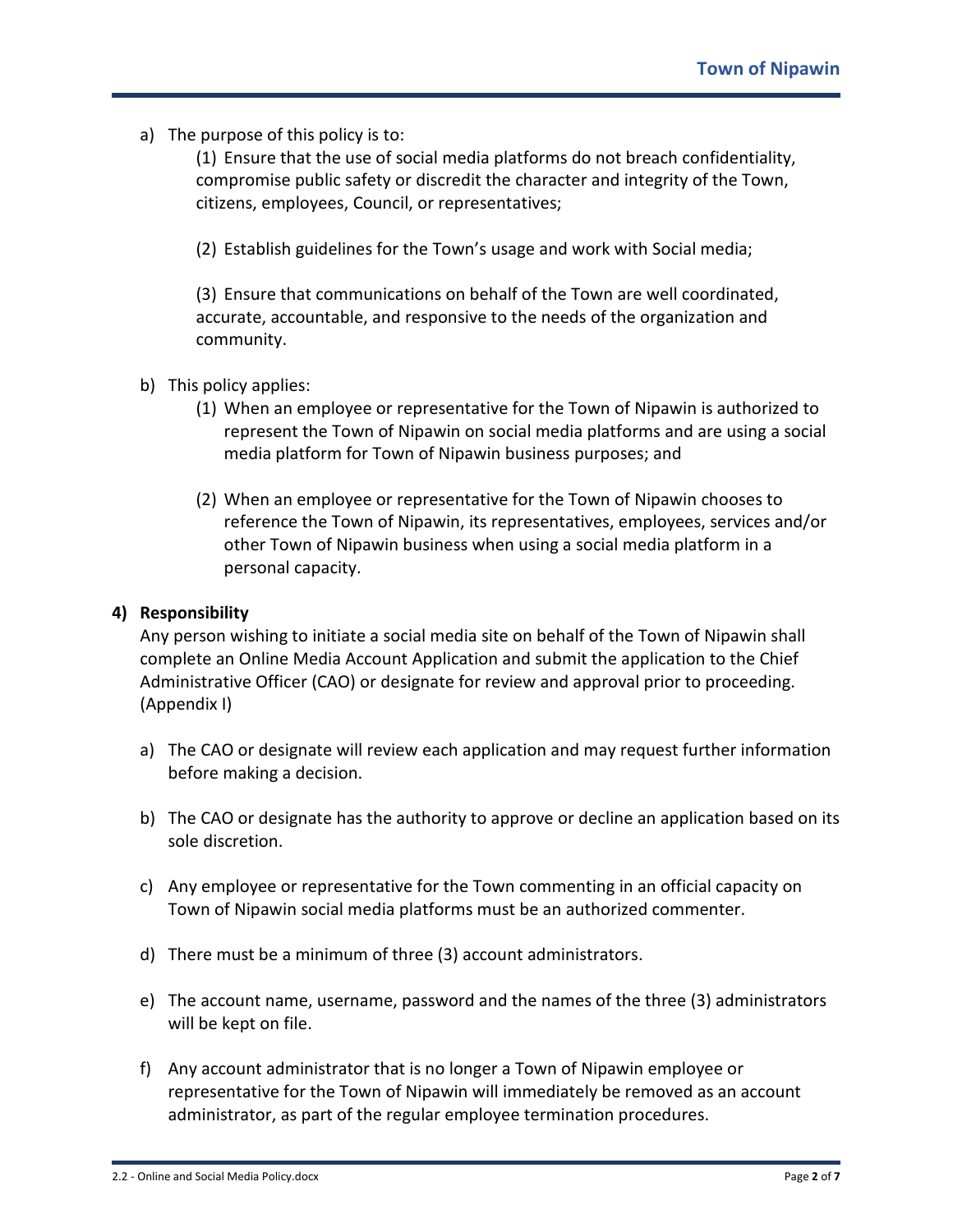# **5) Principles**

- a) The Town supports open dialogue, responsible engagement, exchange of ideas and learning.
- b) Professional duties and responsibilities of all employees and representatives for the Town of Nipawin remains intact regardless of the medium used to communicate.
- c) The Town of Nipawin believes that the highest standard of conduct among Town of Nipawin employees and representatives is essential to maintain and enhance the public's trust and confidence in the delivery of Town services. (Employee Code of Conduct Policy, 2018)
- d) The Town core business is that of municipal business; employees and representatives must ensure that non-work related social media activities do not interfere with commitments, either directly or indirectly, to the employer, residents of the community and the public.
- e) The Town supports the value in using social media to exchange ideas and build meaningful relationships to improve service to the residents of Nipawin.

# **6) Scope**

These guidelines apply to:

- a) Town Employees, either actively employed by the Town or on some sort of leave of absence, and
- b) Representatives of the Town including contractors engaged by the Town and volunteers.

# **7) Policy**

- a) The Town image as a professional organization comprised of professional employees and representatives is key to maintaining the respect of constituents. This image can either be improved or damaged by online and social media. The Town recognizes that employees and representatives may maintain or contribute to personal social media channels outside of job functions. Employees and representatives must therefore exercise caution with respect to comments posted concerning Town operations, business, employees, council, and representatives for the Town.
- b) The Town monitors social media and reserves the right to prohibit, restrict, block, suspend, terminate, delete, or discontinue access to any social media site on Town networks/devices at any time.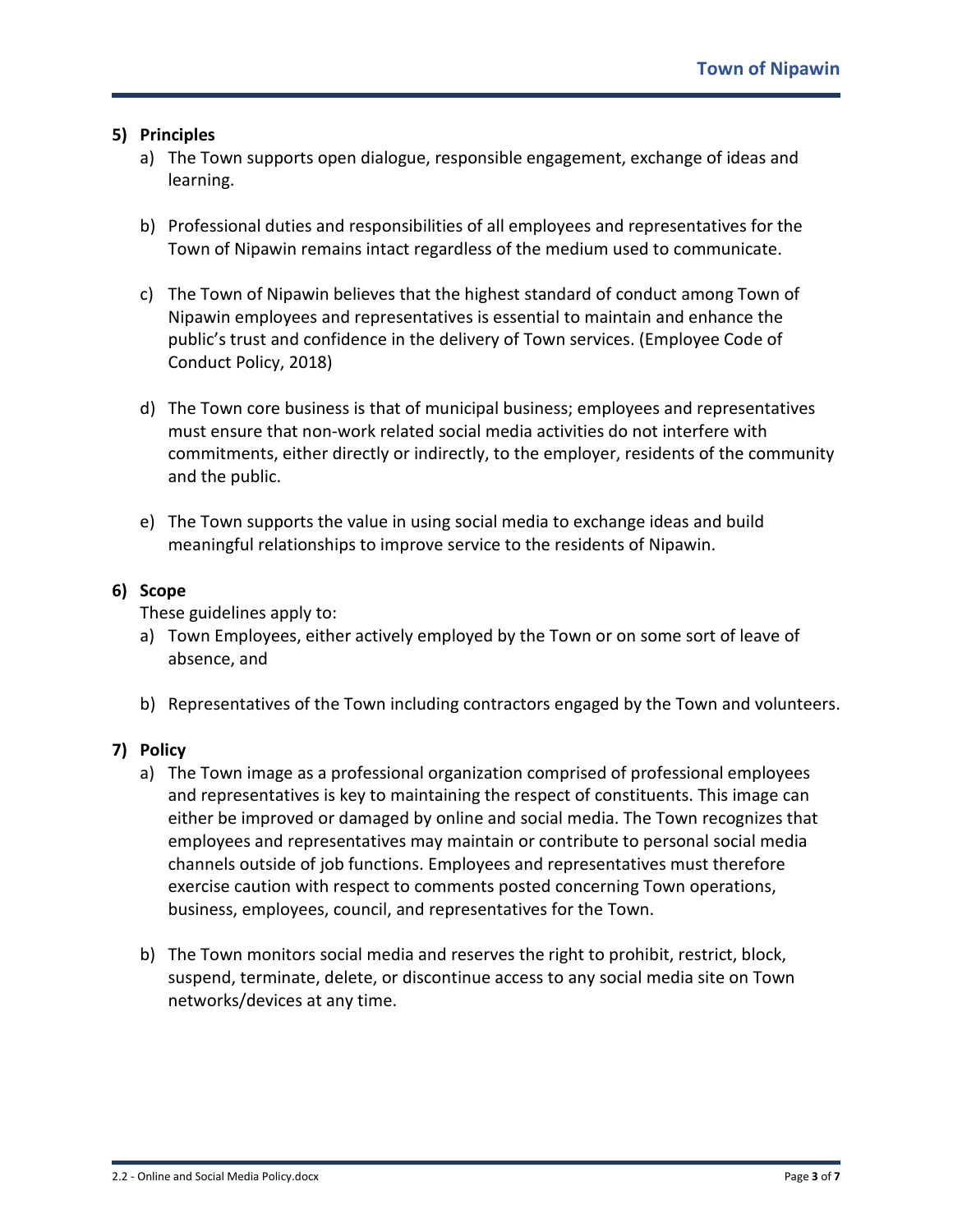# **8) Personal Use**

- a) Employees and representatives for the Town of Nipawin are expected to be courteous, respectful and thoughtful about how other employees and representatives may be affected by postings. Postings that harass or threaten any Town employee, representative, official or violate Town policy shall result in disciplinary action.
- b) Employees and representatives for the Town shall NEVER post or disclose any confidential information of the Town, Town employees, members of Council, members of the community, or other individuals or entity obtained in the capacity as an employee, contractor or volunteer. Consequences will be imposed.
- c) Employees and representatives for the Town shall not imply authorization to speak as a representative of the Town. Employees MUST be explicitly clear about who the employee is representing and take responsibility for ensuring that any reference to the Town of Nipawin is factually correct and does not breach privacy and confidentiality requirements (as are outlined in the Town's Freedom of Information Policy or in the *Local Authority Freedom of Information and Protection of Privacy Act*).
- d) Individuals who may be identified as a Town employee or representatives for the Town are advised to conduct themselves in a professional manner.
- e) Employees and representatives for the Town shall not use or provide photographs or other images of Town in a manner which might imply representation of the Town, without the prior written permission of the CAO.
- f) Council or Town decisions and opinions which are not made public are considered confidential, thus Employees shall not discuss or publish these decisions and/or opinion on any Social media channel.
- g) Employees and representatives for the Town shall not include the Town of Nipawin logo or trademark in postings unless prior approval has been provided.

# **9) Official Use**

- a) The Town's social media channels shall be used for business communications and for the purpose of fulfilling job duties in accordance with the Town's goals and objectives, and not for personal use.
- b) All postings on the Town's social media channels shall be approved by the CAO or designate before such is posted or made public.
- c) All content created by employees using the Town's social media channels shall be professional, accurate, and concise.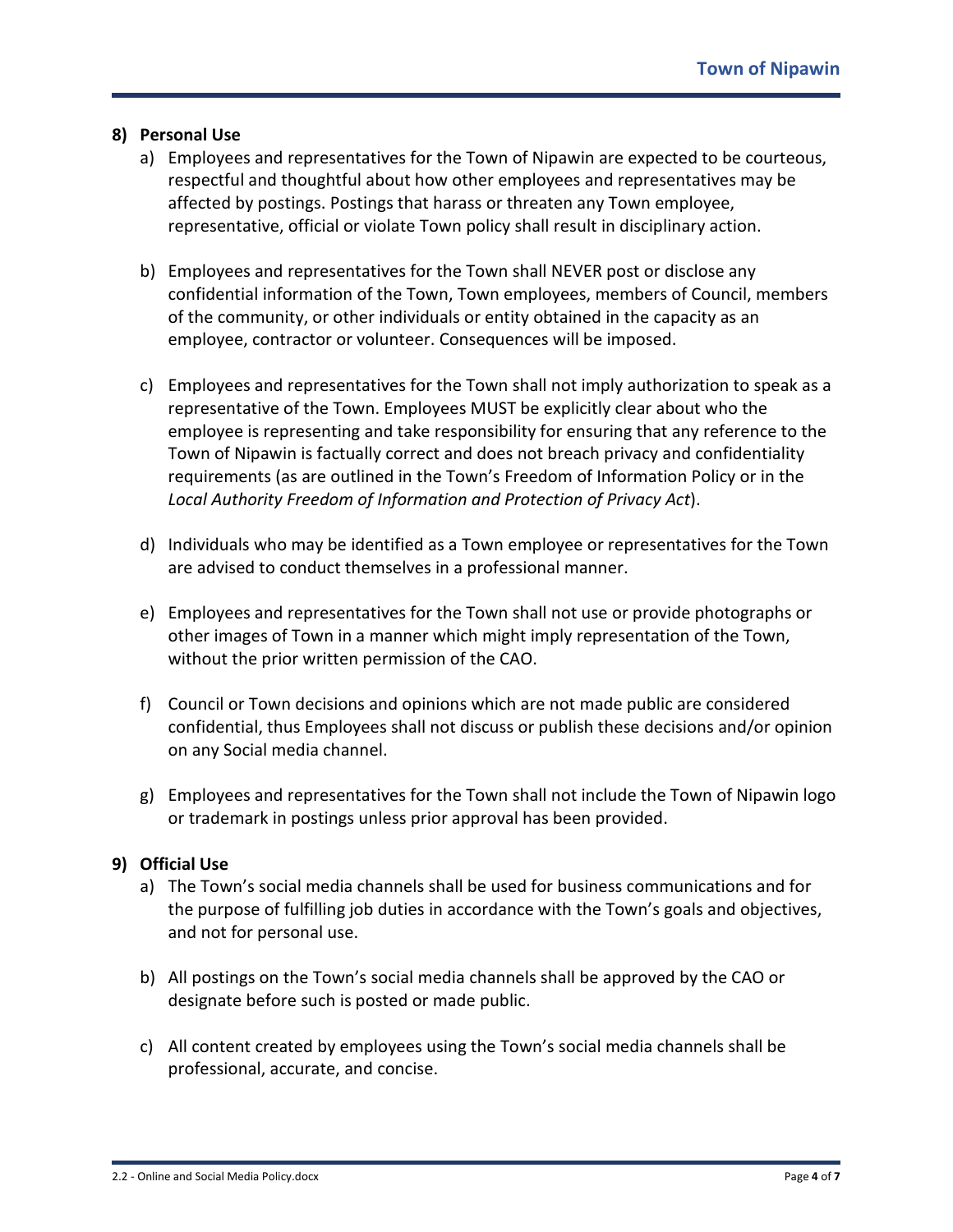- d) Employees and representatives for the Town shall not engage in speeches that are offensive, false, obscene or sexually explicit or contains bias against a race, religion or sexual preference.
- e) Employees and representatives for the Town representing the Town on social media channels are expected to conduct themselves at all times as representatives of the Town in a professional and polite manner.
- f) Employees and representatives for the Town shall avoid posts that on the Town's social media channels tend to diminish the reputation of the Town, its Employees, volunteers, contractors or Council members. Postings are required to promote the Town's image positively, minimize overly emotional language and promote the Town's development.
- g) Postings on the Town's social media channels shall, as much as possible, minimize the use of personal names. Titles shall be used instead of names, except otherwise approved by the CAO.
- h) Political opinion and affiliations shall not be posted on the Town's social media channels. Also included are opinions on Council and administrative decisions.
- i) Quotes of Council and administrative members shall include the complete statement, not a selected excerpt which alters the spirit and intent of the overall statement.

# **10) Town Representation**

- a) This policy does not intend to discourage or limit personal expression on social media channels. However, employees and representatives for the Town should recognize the potential for damage to the Town either directly or indirectly through the employee's personal or official use of social media when a person can be identified as an employee of the Town.
- b) Accordingly, employees and representatives for the Town shall comply with this policy to ensure that the risk of such damage is minimized. Employees and representatives for the Town are also personally responsible for content published in a personal capacity on any social media channel as these are public communications and may be subject to disclosure in a legal process.

# **11) Process for Addressing Misuse**

a) Employees and representatives for the Town found to be in contravention of this policy will be informed and given a request to respond in writing to prove that inappropriate behavior has not taken place. The employee or representatives for the Town may also be required to give a commitment to adhere to the Town's social media policy and follow directions to make amends where damage has resulted.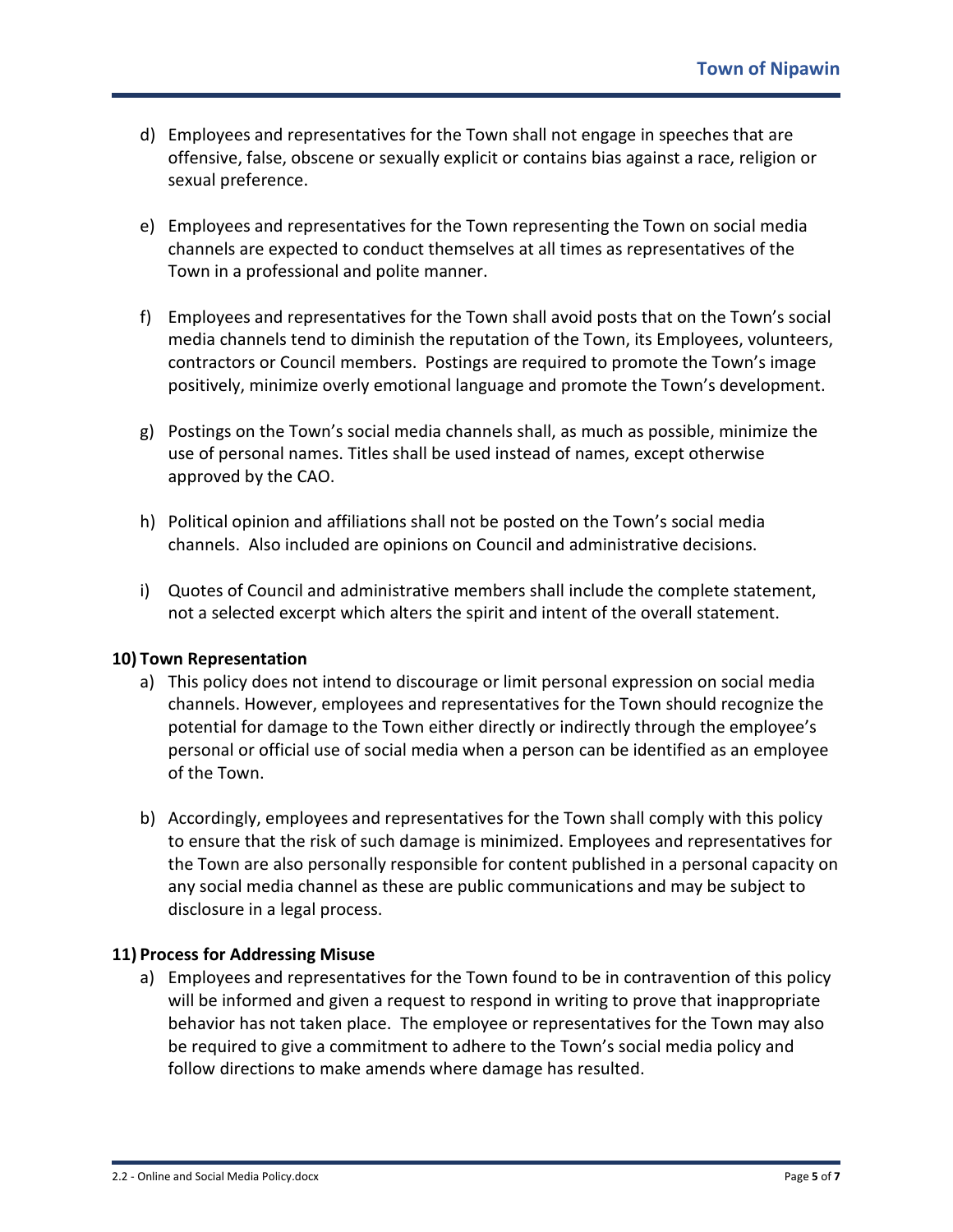- b) Continued defiance of this policy may result in verbal reprimand followed by a written reprimand, suspension, or in serious cases, termination of employment or privileges with the Town of Nipawin.
- c) Where the Employee is a member of a union, this policy shall be carried out through contact with an appropriate union representative.